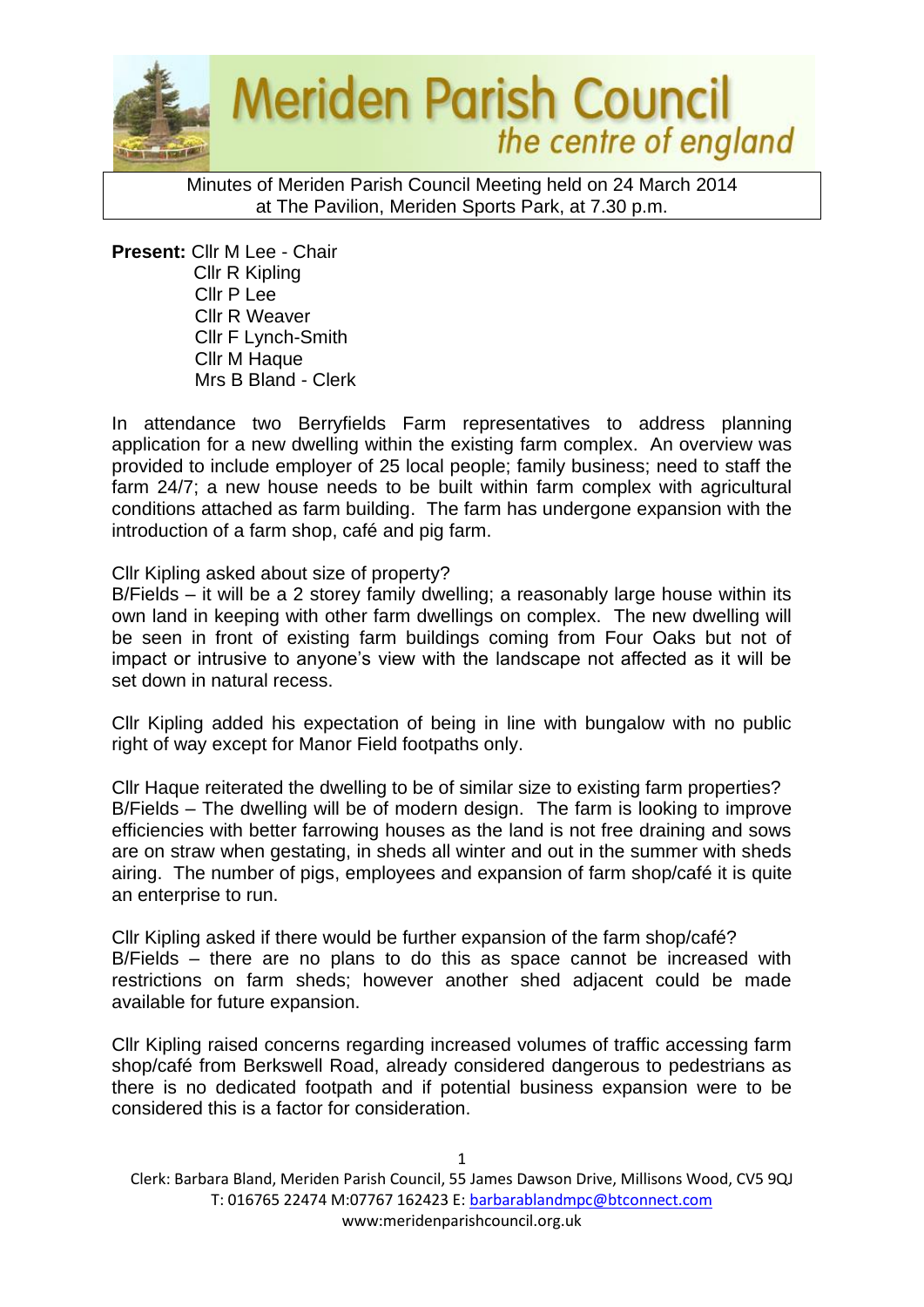

B/Fields – take on board comments and identified need for cutting back hedges, maintaining sight boundaries along Berkswell Road, landowners undertaking responsibility to their property boundaries and growth ingression affecting width of Berkswell Road, particularly the overgrown trees on the banks which are becoming dangerous.

The Clerk was requested to speak with Bruce Brant, Neighbourhood Co-ordinator regarding a tidy up of hedges, identification of landowners, and a conversation with Highways to follow up a dedicated footpath for pedestrians.

The Chair thanked Berryfields Farm for attending, advising Members of their plans and providing an overview of their current enterprise.

## **1. Welcome & Apologies**

Cllr M Lee opened the meeting. The Chair accepted apologies from Cllr Bell, Cllr Dicicco, Cllr Nunn and Cllr Barber.

## **2. Declarations of Interest**

There were no declarations of interest.

## **3. Minutes of 24 th February 2014**

Members had been circulated minutes of 24<sup>th</sup> February 2014 for consideration prior to meeting. Cllr P Lee proposed approval of minutes, seconded by Cllr Kipling.

IT WAS RESOLVED Members accepted minutes of 24<sup>th</sup> February 2014 as read.

## **4. Standing Order Review**

This item is deferred to next meeting.

**IT WAS RESOLVED** Members approved deferment to next meeting.

## **5. FINANCE**

5.1 March Payments

Members received March payments for approval. The Clerk advised a transfer from base rate tracker account to Business account will be required via an electronic transfer.

**IT WAS RESOLVED** Members unanimously approved payments list and transfer request. The Chair signed payments notice and acknowledged transfer request.

## 5.2 Approve Annual Donation to 1<sup>st</sup> Meriden Scouts Group

The Clerk presented a request from the lst Meriden Scouts Group regarding annual donation of £400; and a further request for new Union and St George flags to be purchased including painting of the flag pole.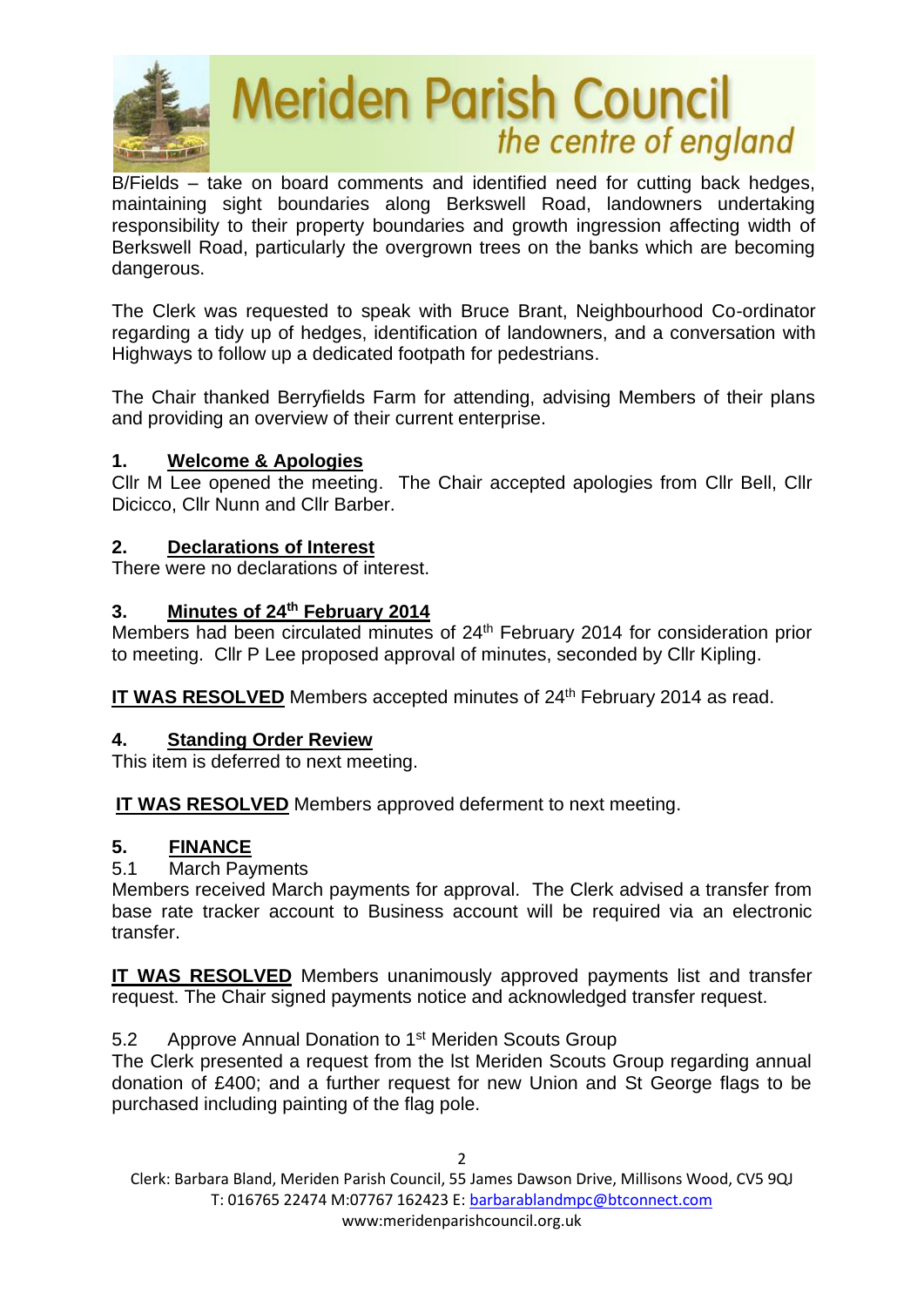

**IT WAS RESOLVED** Members unanimously approved a donation of £400 be made to 1st Meriden Scouts Group. The Clerk was requested to (i) obtain two quotations for new flags (ii) write to Mr Edwards, Treasurer, confirming donation and requesting he obtain a quotation for new flags.

#### 5.3 Budget 2014-15

The Clerk circulated and presented the 2014-15 budgets for Members approval. The Finance Committee had met and minutes of that meeting had been circulated to Members explaining amendments to draft budget, together with budget justifications.

**IT WAS RESOLVED** Cllr Weaver proposed budget approval. Cllr Kipling seconded approval.

Cllr Weaver suggested a sum of money be identified and restricted for HS2 Heart of England Action Group and advised that Berkswell and Balsall Common PCs have appointed petitioning agents. Meriden cannot afford a petitioning agent however it would be appropriate to donate some funds towards Berkswell and Balsall Common who would include Meriden in their petition. Consideration was requested for the sum of 4-5K.

Cllr Kipling asked if a financially supporting Berkswell, Balsall Common and Hampton would make any difference to the outcome.

Cllr Weaver advised of the impact value against construction and congestion.

Cllr Lynch-Smith added that HS2 committee are unaware of local issues as all petitions are from London and there is a need to support Meriden issues and to work collaboratively making collective decisions.

Cllr P Lee stated that all Parish Councils should be pulling resources together collectively to fight local issues and proposes that Meriden Parish Council approve £5,000 contribution to cover Meriden issues within Berkswell and Balsall Common petition.

**IT WAS RESOLVED** Cllr P Lee proposed £5,000 contribution for HS2 petitioning. Members unanimously approved the proposal. Cllr Weaver will speak with Berkswell and Balsall Common Parish Councils.

5.4 Grant Thornton appointed external Auditor

The Clerk advised Members that Grant Thornton is the appointed external Auditor for financial year audit 2013-14 and deadline for annual return is 30 June 2014.

**IT WAS RESOLVED** Members approved Grant Thornton for external audit.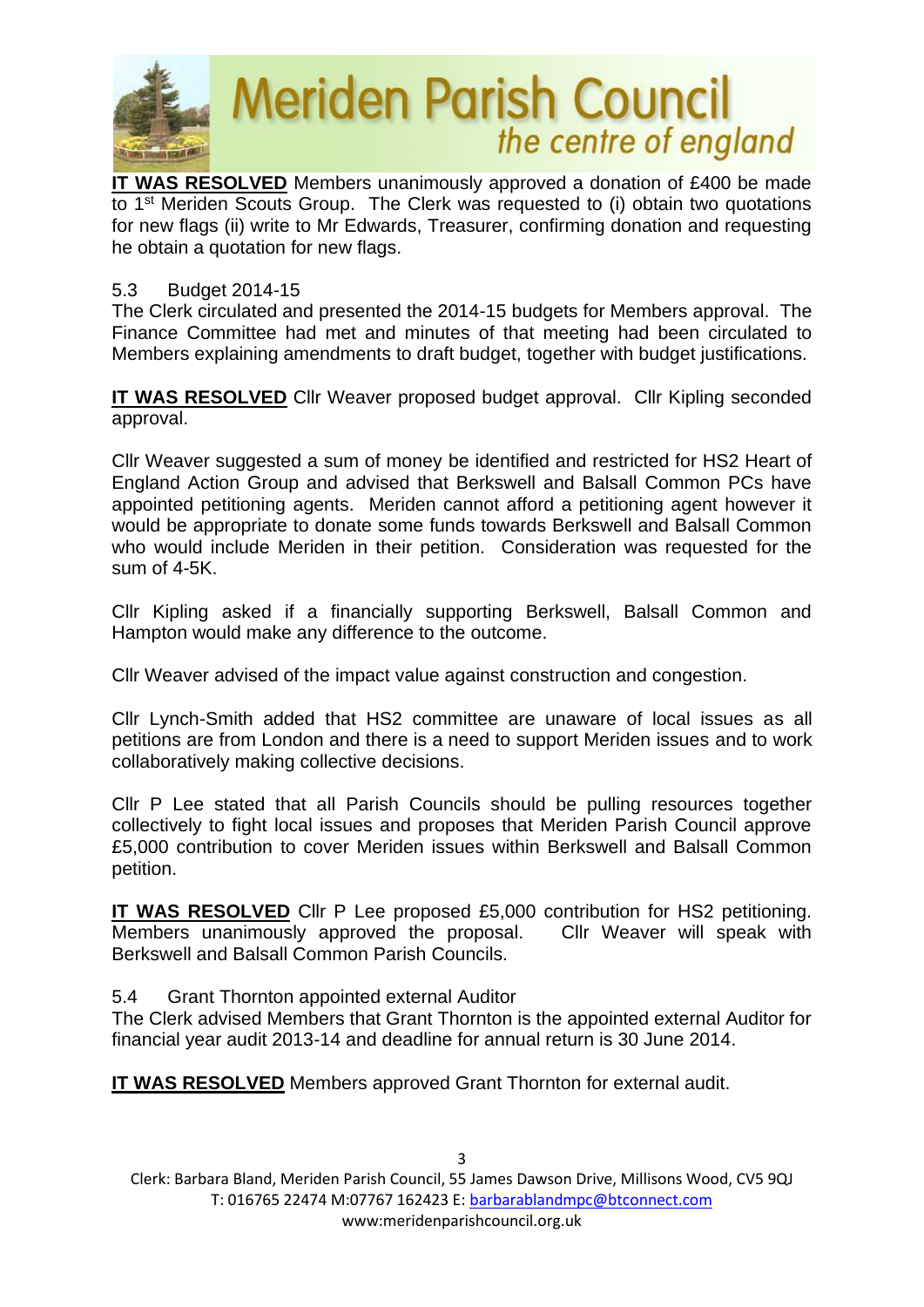

5.4 Land Investment This item is deferred to next meeting.

**IT WAS RESOLVED** Members accepted deferment to next meeting.

## **6. Progress Reports**

6.1 Village Hall Management Committee Committee meeting 24<sup>th</sup> March 2014; nothing to report.

6.2 Community Governor for Meriden C of E School

Cllr Weaver reported Governor meeting on 19<sup>th</sup> March 2014. The Diocese is reviewing the Governing Body pending Ofsted. The school is advertising for a Community Governor. Cllr Lynch-Smith advised that she has called the school and emailed but has received no reply.

**IT WAS RESOLVED** Cllr Weaver will follow up with school.

## 6.3 War Memorials

Cllr M Lee reported that the current Mayor has requested an invitation to attend Remembrance Sunday. Cllr Weaver will speak with Rev Massey regarding Solihull invitations. A letter of invitation will be sent to Elaine Stevens, for the new Mayor or his deputy to attend the Cyclists Memorial Event on 19<sup>th</sup> May 2014.

**IT WAS RESOLVED** Cllr Weaver to liaise with Rev Massey regarding Solihull invitations.

## 6.4 Pool Tidy

Cllr Kipling asked about the broken trees and removal? The Clerk confirmed a call had been made to Neighbourhood Co-ordinator and Tree Officer for comment and action.

Cllr Lynch-Smith expressed concern regarding the deformed ducks a result of too much protein from vast quantities of bread being used as feed. Notices are requested to be displayed for "duck food" only. Cllr Weaver will raise this at Governors meeting for inclusion at school for children's information and learning.

Cllr Kipling stated the tree in the middle of pool needs pollarding due to disease. Additionally he advised that water is travelling down Berkswell Road from the Social Club as gulley is broken. There have been no repairs carried out by SMBC and a wall has now collapsed.

**IT WAS RESOLVED** The Clerk will contact Neighbourhood Rangers and Coordinator regarding new signage and tree/branch removal. The Clerk will contact Harvey Street, who has taken over from Neal Thomas to action repairs to gulley and drain to alleviate water run-off.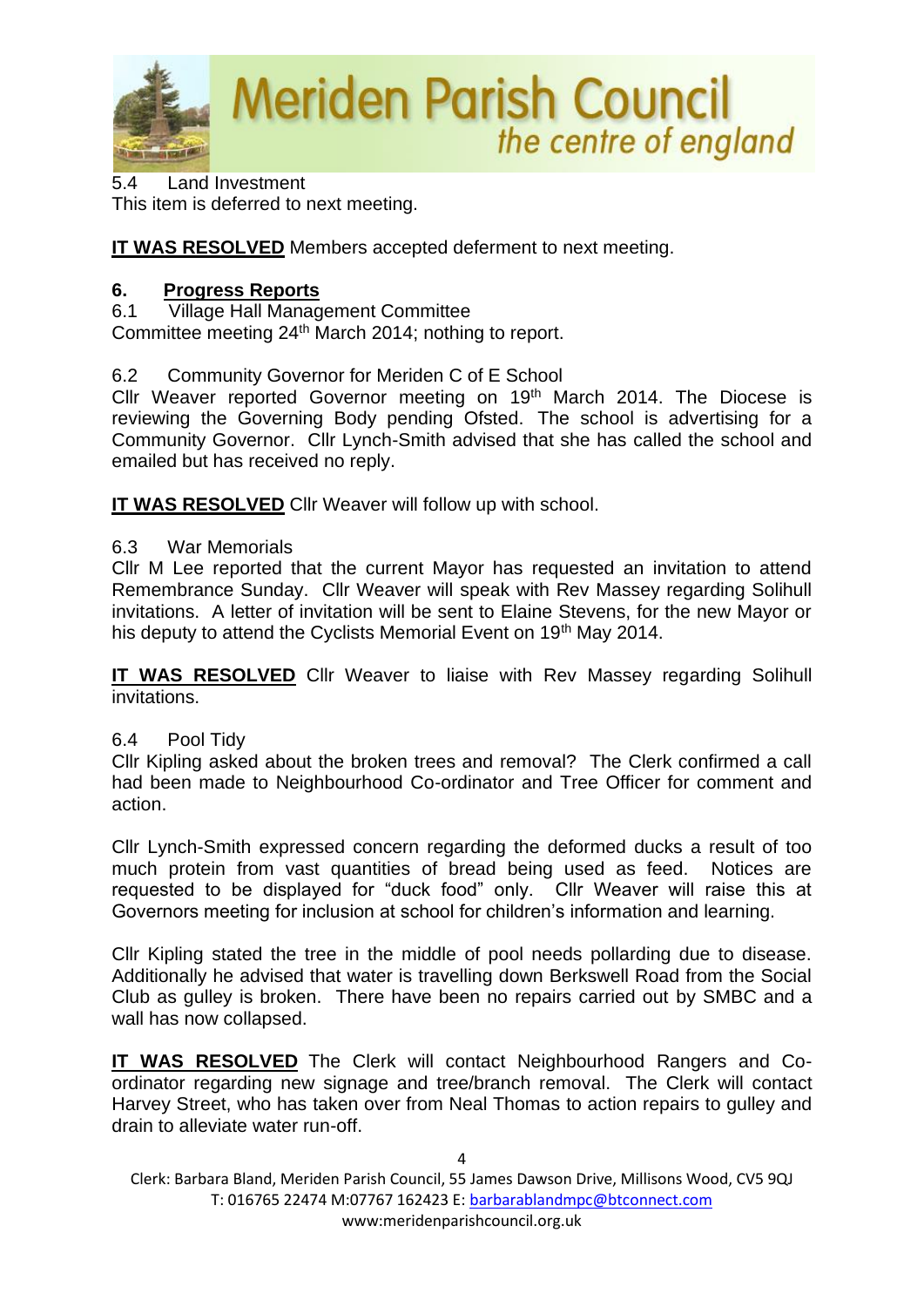

### 6.5 Allotment Representative

The Clerk reported three residents answered the recent advertisement for potential allotment holders. All have accepted terms and chosen their plots. Tenancy Agreements will be issued by end of this week. This leaves one vacant plot.

#### 6.6 Footpaths/Forum

Cllr Lynch-Smith reported she is still getting information and will have covered all in the near future, delayed as the weather has been so wet. Cllr Lloyd from Berkswell PC has also started checking and there is liaison between both. Cllr Lee suggested a footpaths folder be placed in the Library comprising photographs and maps of local walks for a Meriden Guide. Cllr P Lee suggested creating a PDF for website with a direct link that may be accessed on line.

### 6.7 Quarries Liaison Group

Cllr Weaver provided an update from recent Quarry Liaison meeting. There were lots of planning issues raised and David Wigfield was not in attendance to provide answers. Cornets End Lane is currently closed and will be strengthened and resurfaced early April. The diversion remains in place. Cllr Weaver praised the work of Lynn Parker, Meriden's resident representative on Quarry Liaison Group. The Clerk advised that in David Wigfield's absence a decision was made to hold an extraordinary meeting to review current planning permissions and conditions attached therein. There was also consideration of each planning permission being considered in isolation of others in place and this has an impact on the local community when relevant to vehicle movements. Area G is of grave concern and it is anticipated a new planning application will be forthcoming shortly.

**IT WAS RESOLVED** Members acknowledged the work of Mrs Parker and the Clerk.

## 6.8 Solihull Area Committee

Cllr Weaver advised of a questionnaire to be completed regarding the usefulness of SAC meetings with a deadline of 28<sup>th</sup> April 2014 and as she put this together with Brian Hannford-Brown, Chair of SAC, she requested a volunteer to complete on behalf of Meriden PC. Cllr M Lee said she would do this.

**IT WAS RESOLVED** Cllr M Lee will complete and return questionnaire by 28<sup>th</sup> April.

6.9 (i) Tree Warden Nothing to report.

#### 6.9(ii) TPO List

Cllr Lynch-Smith advised setting up a TPO list, map and photographs of each tree. The trees will be photographed seasonally; identified with TPOs and tagged accordingly. A folder should be created for the Parish Council to have recorded and accurate data. Cllr Lynch-Smith is in contact with a local Arboriculturalist and is requested to contact and price up the work required.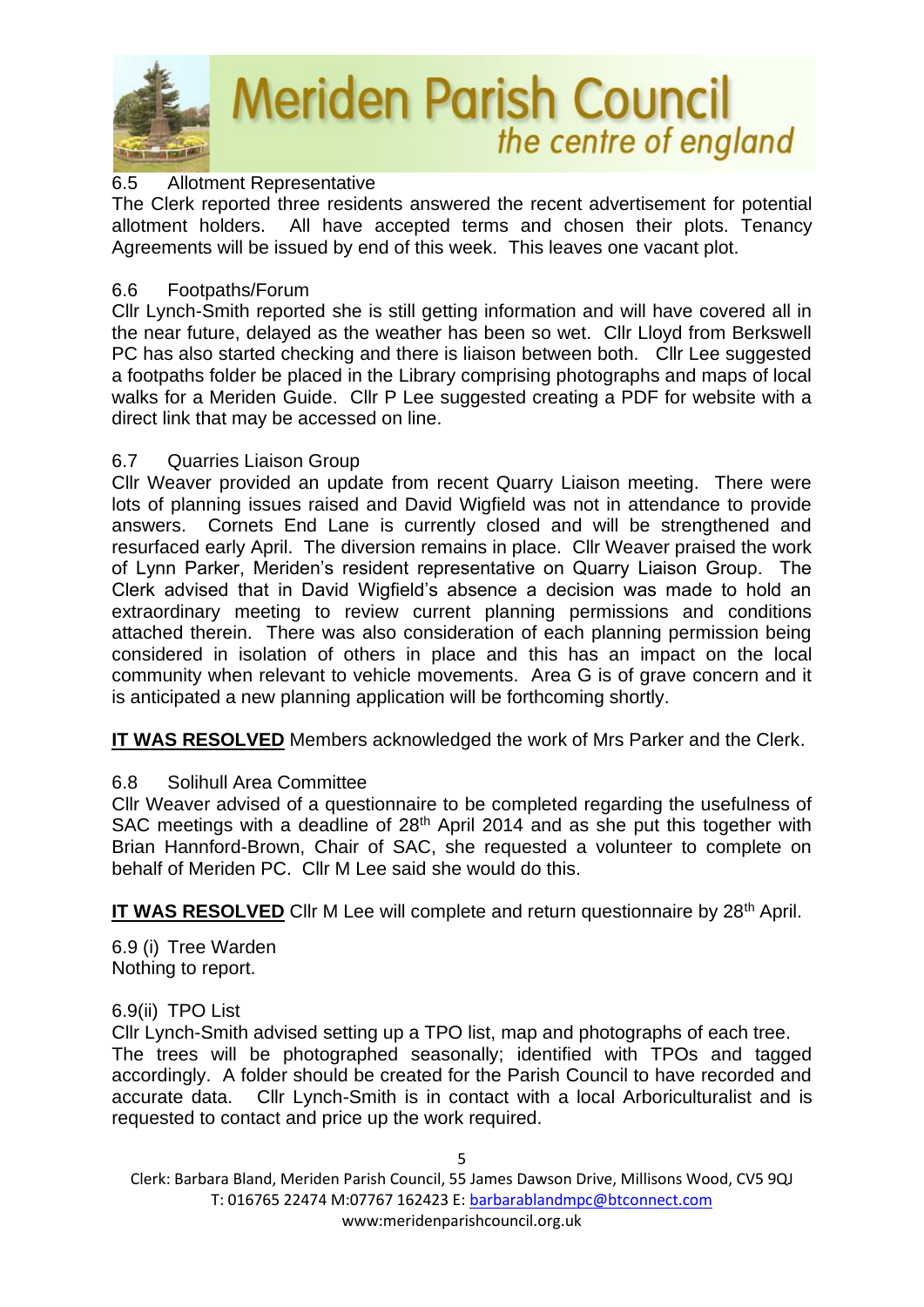

**IT WAS RESOLVED** Cllr Lynch-Smith will report back at next meeting.

### 6.10 Community Surgeries

The Clerk reported that a Community Surgery held on 10<sup>th</sup> March 2014 with Bruce Brant received three members of the public who raised the following issues:-

- Highfield residents regarding reducing height of sycamore tree taking natural light and making properties cold. Also Apple and Cherry trees.
- Central hedge contractors trimmed sides but not top reduces sight line in centre of road.
- In front of bungalows there are open spaces and open porches which makes senior residents vulnerable to ASB. A call has been made to Community Housing without any assistance forthcoming.
- Fillongley Road speeding traffic and increased HGV.
- Main Road speeding traffic and increased HGV.
- Quarry traffic not ahering to signage.
- Leys Lane (i) HGV and contractors accessing TWH site rutting verges and causing damage (ii) Hollywood Coaches using Leys Lane as cut through to and from Meriden School. Residents spoken with SMBC and have been told that although there is a restriction permission is given for coach as it is classed as public transport.

**IT WAS RESOLVED** The Clerk and Neighbourhood Co-ordinator will contact SMBC officers for actions.

6.11 Community Speed Watch Nothing to report.

6.12 HS2

This item was covered under item 5.3.

## **7. Clerk's Report on Urgent Decisions since last meeting**

The Clerk circulated by email to Members her actions since last meeting. There were no questions and the Chair expressed Members thanks and acknowledged content.

## **8. District and County Councillors' Reports**

Nothing to report as no District Councillor present.

## **9. Meriden Village Matters**

#### 9.1(i) Library Update

Cllr M Lee advised the Conditions Survey meeting had taken place on 20<sup>th</sup> March. Copies of the condition survey were available for Member scrutiny. Hilary Haliday chaired the meeting and invited Brenda Hancox, Building Services and Asset Manager for SMBC to go through the condition survey and take questions.

Clerk: Barbara Bland, Meriden Parish Council, 55 James Dawson Drive, Millisons Wood, CV5 9QJ T: 016765 22474 M:07767 162423 E[: barbarablandmpc@btconnect.com](mailto:barbarablandmpc@btconnect.com)

6

www:meridenparishcouncil.org.uk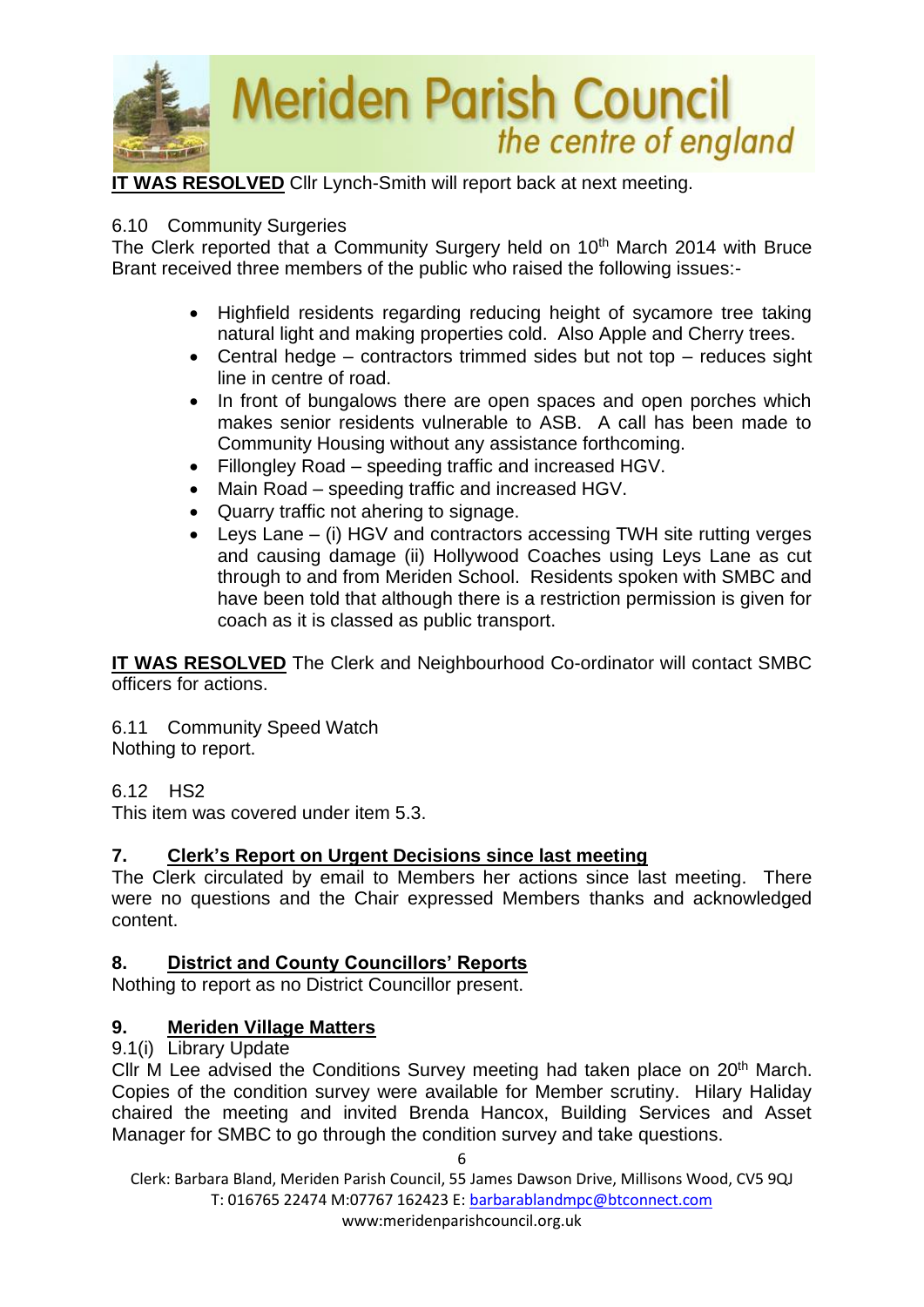

The stock condition survey generally covers a 5 year period with identified priorities committed to a 5 year priority programme of works. It became apparent that maintenance works should have commenced in 2012 and although not fully explained there was intimation of the uncertainty for Meriden Library's future at that time and scheduled work was deferred. The current situation is that the identified priorities in 2012 namely roof, damp course, guttering and down pipes be scheduled for September/October 2014 with Library closure; a preferred contractor and budgeted cost of 34K is identified. This was challenged by Cllr Bell and a request made by Meriden PC to tender for local contractors to undertake the work. Wayne Plant was to speak with procurement and report back. Priority two is the internal refurbishment to include a computer suite with connection to Solihull servers and internet browser with and increase to six PC stations. SMBC are working on the assumption that the PC will provide the funding for new computers.

Meriden PC representatives challenged priorities and advised more was required. Nothing had been provided for first floor strengthening to maximise use of building. It was considered the priorities identified by SMBC was not sufficient to increase resources to Meriden's community as reported in recent stakeholder feedback. There was also no provision for DDA modifications for inclusive use of floor space.

The conclusion is (i) Wayne Plant to speak with procurement and report back; (ii) Library Services Transition Development Officer is to liaise with the Clerk to develop a plan of local need; (iii) Wayne Plant to investigate Taylor Wimpey Homes financial support for a community Library project and report back; (iv) Brenda Hancox to further explore options of refurbishment to include first floor access in accordance with DDA regulations; (v) The Library was once Arden Cottage, a listed building and site of historical record in Meriden's conservation area and as such the Transition Development Officer is to liaise with the Clerk to secure Heritage Lottery Funding; (vi) Hilary Haliday to arrange a meeting for mid-May for update.

**IT WAS RESOLVED** The Chair, Cllr Bell, Cllr P Lee and the Clerk will continue to liaise with SMBC officers and keep Members updated.

9.1 (ii) Historic Panels Nothing to report.

#### 9.2 Village Commemoration WW1

The Chair advised the Working Group was well attended, represented and committed to the project. There will be a themed display in the Library window promoting the forthcoming events and centenary commemoration. All group representatives agree to sign a partnership agreement. Cllr Weaver and the Chair will be completing a funding application for Lottery Heritage to support the events programme. The next meeting of the working group will be 26<sup>th</sup> April 2014.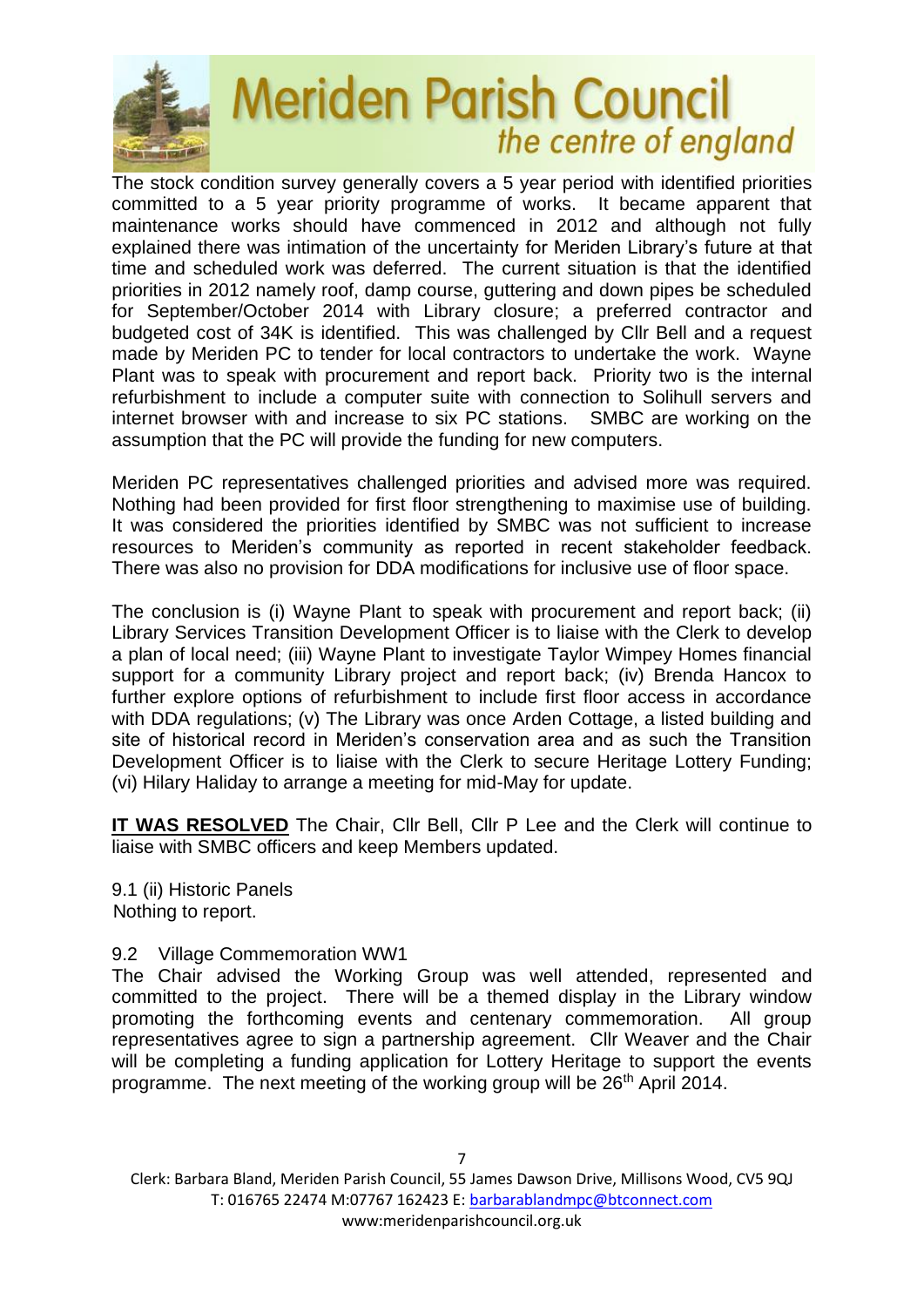

**IT WAS RESOLVED** Members unanimously acknowledged and supported the working group.

#### 9.3 Memorial Plaque

The Chair updated Members on this morning's event in the presence of the Mayor. There were 11 attendees with no Hunt family representation due to a family bereavement and work commitments. The unveiling was carried out by the Mayor and this went onto twitter and facebook with the Mayor posting his own message.

#### 9.4 Meriden Gate

9.4(i) Alternative use of 10K playground funding

The Clerk reported on an email received from David Waterson requesting Members confirmation of approved project so a restricted funds agreement may be prepared.

- (i) Contribution to new Library computers & IT Suite.
- (ii) Pedestrian Crossing Fillongley Road.
- (iii) Creation of car parking bays on Birmingham Road.
- (iv) Financial contribution to Berkswell and Balsall Common PCs for HS2 petition.
- (v) Playground resurfacing.
- (vi) Cyclist's Memorial cleaning and maintenance.

**IT WAS RESOLVED** Members to forward any other ideas for community projects to the Clerk for final decision at next meeting. The Clerk to contact Secretary of The Bidlake Memorial Trust for financial support of cleaning restoration.

#### 9.4(ii) Shared Space Urbanisation and Landscaping

The Clerk reported that Dick Woodward, Highways Engineer, had been out and spoken with residents. The shared space urbanisation concept is likely to be adopted across Solihull for new housing developments. A programme of works is underway with landscaping contractors. Mr Woodward has taken on board resident concerns regarding pedestrian v. vehicle access. The Clerk, on behalf of residents, had requested an on-site Highways meeting.

**IT WAS RESOLVED** The Clerk will monitor and update Members accordingly.

9.5 Taylor Wimpey Development & Associated Works

The Clerk reported there was no further update. The Neighbourhood Co-ordinator is aware of on-going resident problems and all enquiries are being fielded directly to Taylor Wimpey Site management as part of SMBC/TWH Method Statement within planning conditions.

**IT WAS RESOLVED** The Clerk will liaise with Neighbourhood Co-ordinator and update Members accordingly.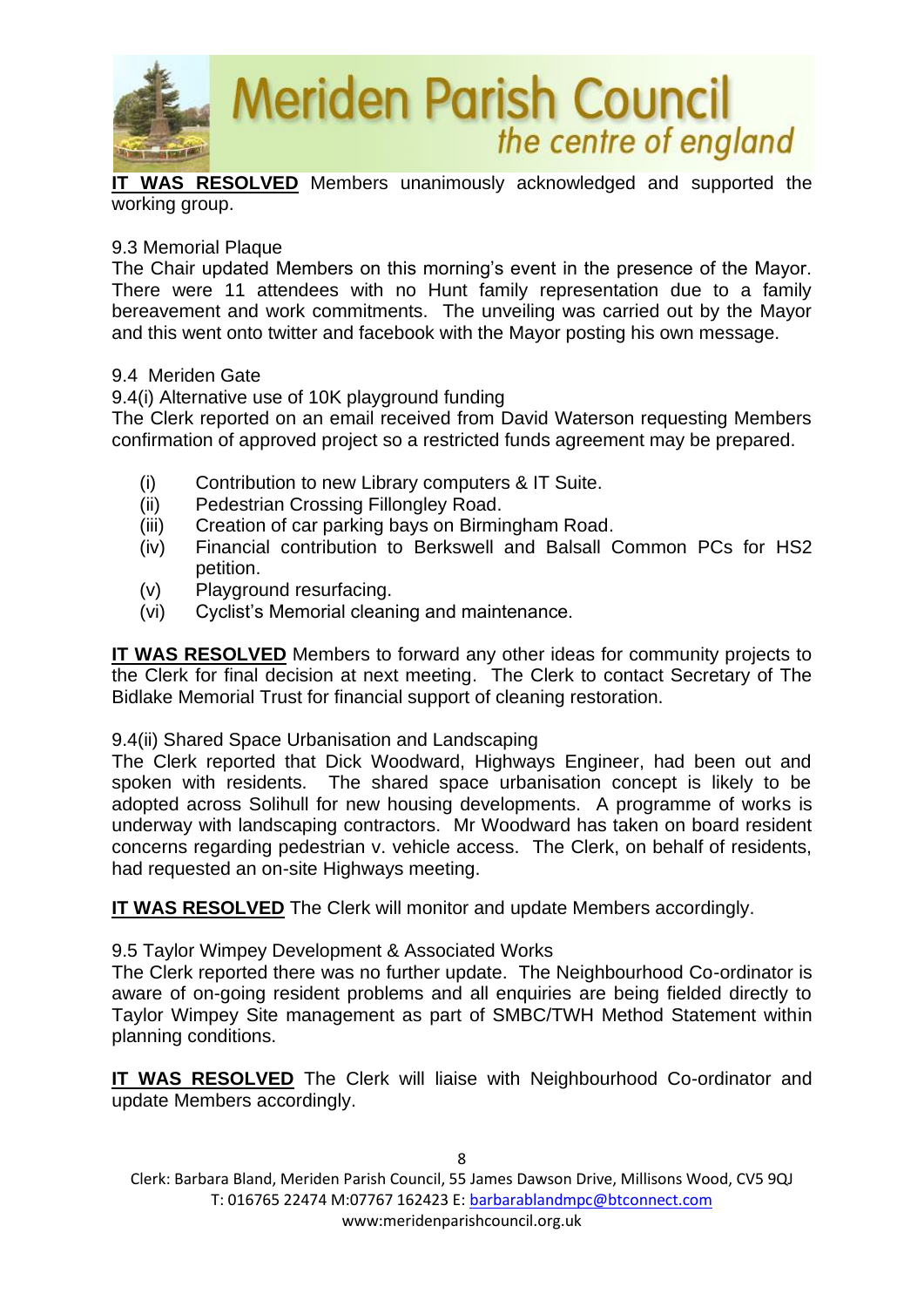

9.7 Ashley Prior meeting Nothing to report.

**IT WAS RESOLVED** The Clerk will liaise with the Neighbourhood Co-ordinator to arrange further meeting with Mr Prior regarding highways issues.

#### 9.8 Impact Survey

The Clerk reported there was no update as she was waiting for the outcome of the Extraordinary Quarry Liaison Group meeting on 3rd April 2014.

**IT WAS RESOLVED** The Clerk will report back to Members at next meeting.

#### 9.9 Eaves Green Update

The Chair informed Members that a letter from Anne Brereton had been sent to Mr Bacon, RAID, on 10<sup>th</sup> March 2014 in response to queries raised regarding the programme of reinstatement.

**IT WAS RESOLVED** Members acknowledged receipt of response copied to Meriden PC.

#### 9.10 Copse/Footpath

The Clerk advised she had met with David Kearney, SMBC Footpaths Officer regarding the copse and footpath. Packington Estate has confirmed in writing they have no objection to the PC taking ownership of both and confirm the historical value of this area being part of the old Fordrough owned by the Earls of Aylesford. The Parish Council wish to tidy up the copse, with potential for a bluebell wood and wildlife haven; and establish the footpath to connect with existing public footpaths and right of ways including a new gated entrance for public access directly onto footpath. Mr Kearney was delighted with this and will support the PC; however there will be the legalities to transfer ownership and register with Land Registry.

**IT WAS RESOLVED** Members acknowledged the Clerk's actions. The Clerk will process with Mr Kearney, Land Registry and Wright Hassall Solicitors.

#### **10. Meriden Sports Park**

#### 10.1 Directors Update

Cllr Weaver advised Directors met on 18th March with CCLA Director of Investment in attendance to present a CCLA investment portfolio for capital investment of £1M. The Directors and Finance Committee recommend Member approval to transfer into an investment account to maximise benefit for new financial year. Members approved in principle with Finance Committee recommendation however Cllr Kipling was concerned about risk and protection. The Clerk circulated the presentation portfolio to Members with examples of interest and fund management within a Charities Investment Fund. Cllr Kipling expressed his concern and the Clerk invited him to call Heather Lamont, Director of Client Investment, in order to raise any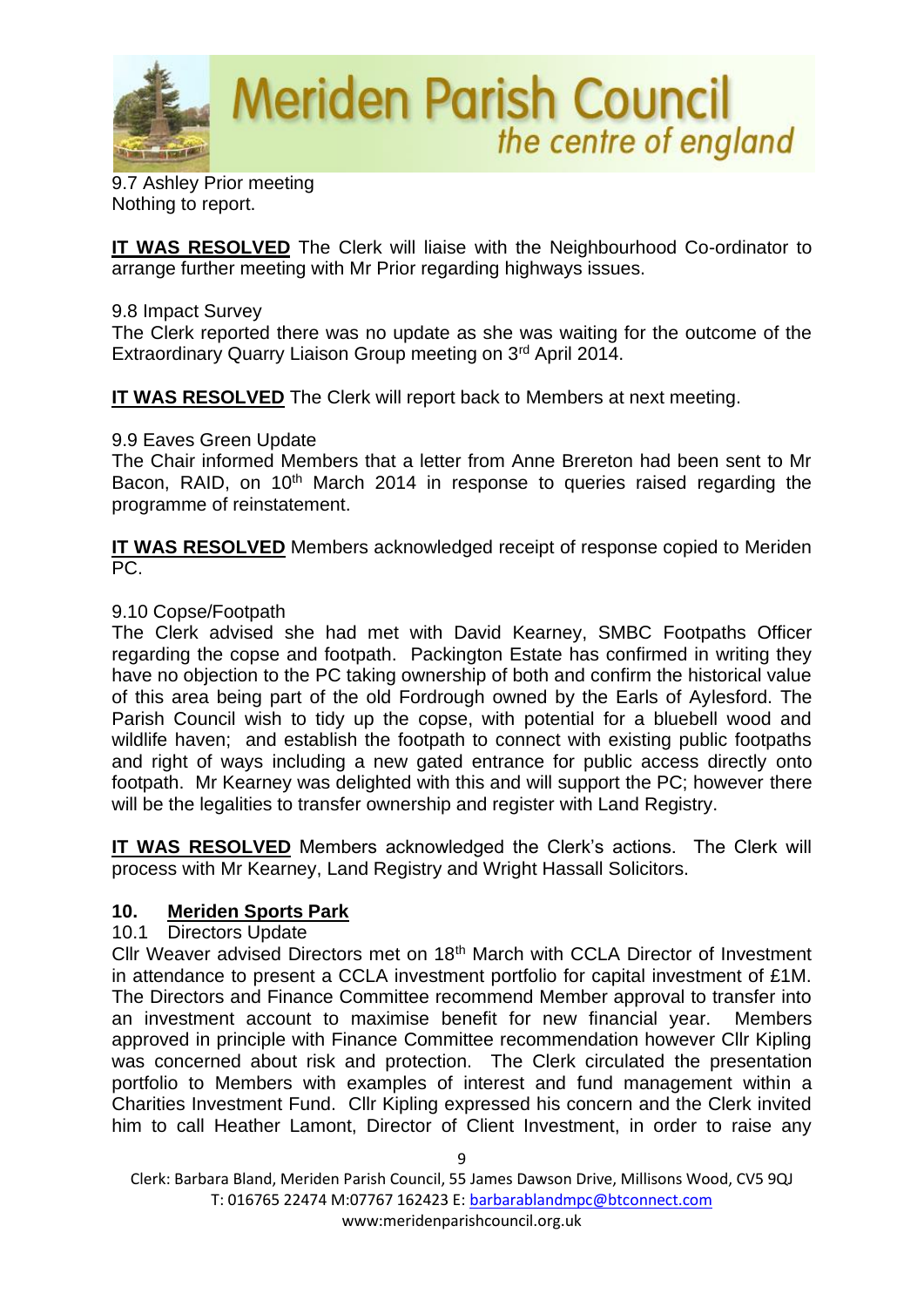

questions direct and advise the Clerk accordingly. Cllr Weaver requested the Clerk forward the portfolio to Mark Askey, Finance Director, for his comments.

Handover meetings have been held with new contractors and all is in place for lst April start. Cllr P Lee requested the return of keys and operating manuals from Solihull Property Services.

**IT WAS RESOLVED** The Clerk will contact David Waterson. Cllr Kipling will contact CCLA and advise the Clerk of outcome. The Clerk will send investment portfolio information to Mark Askey for comment.

#### 10.2 Transfer of Freehold

The Clerk advised Members of David Waterson's request for the transfer of freehold to Meriden Sports Park Limited. Members approved commencing the process and requested the Clerk to instruct Wright Hassall Solicitors.

**IT WAS RESOLVED** The Clerk will advise David Waterson of Solicitors acting on behalf of Meriden Sports Park Limited.

#### 10.3 Patrol Alarms CCTV

Cllr P Lee requested deferment to next meeting. A letter had been emailed late 21st March from David Waterson suggesting no recompense for upgrading system, however there was an overpayment and also installation of non specified equipment which he was addressing with David Wilson Homes. Cllr Lee suggested more time was needed to fully digest content, and consideration of system upgade.

**IT WAS RESOLVED** Cllr P Lee will continue to monitor the situation. The Clerk will liaise with David Waterson for solution, however due to ill heath, he will not return to work until end April to pursue and all enquiries should be made to Mike Swallow.

#### 10.3 Packington Estate

The Clerk has written to Nick Barlow acknowledging letter and is waiting for the Estate's feedback after consulting with his Lordship regarding proposals.

**IT WAS RESOLVED** The Clerk will follow up with Nick Barlow.

#### 10.4 Children's Play Area

The Clerk advised she, Cllr Weaver and Cllr Lee had met with Sovereign Play to gain a quotation for new surface to children's play area. A quotation is available for consideration however this item is deferred to next meeting. The Clerk was requested to speak with AMS for an updated quotation in line with artificial surface chosen. AMS is also invited to attend next Director's meeting to go through quotation and walk area.

**IT WAS RESOLVED** The Clerk to request a revised quotation from AMS.

Clerk: Barbara Bland, Meriden Parish Council, 55 James Dawson Drive, Millisons Wood, CV5 9QJ T: 016765 22474 M:07767 162423 E[: barbarablandmpc@btconnect.com](mailto:barbarablandmpc@btconnect.com) www:meridenparishcouncil.org.uk

10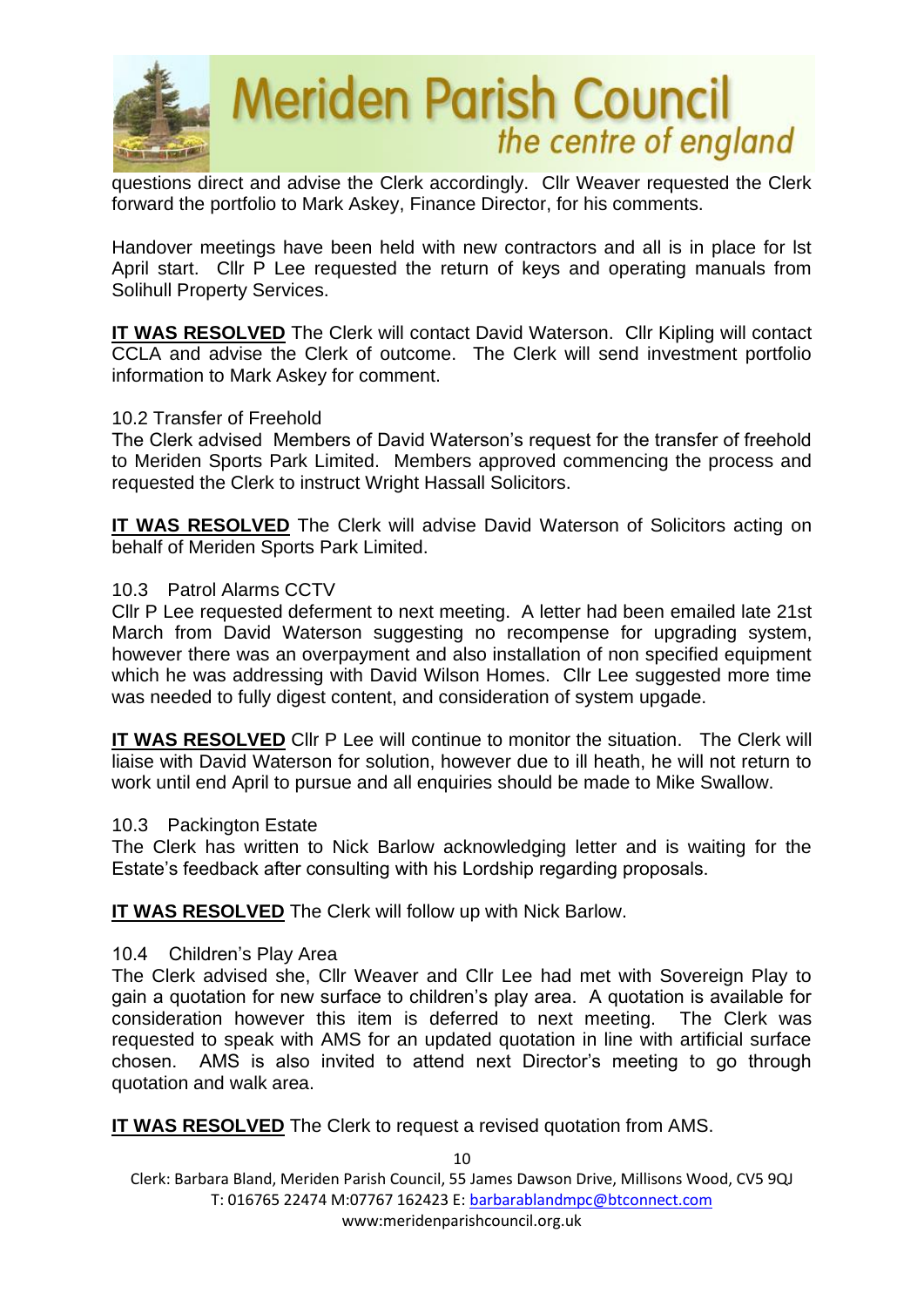

## **11. Planning Matters**

### 11.1 Neighbourhood Planning Applications update for Members.

| 2014/431 New                                                                                                    | Fordson Farm Harvest Hill                            | Erect agricultural storage barn with<br>associated access and driveway, new<br>gates and flanking fencing (refused<br>last year but smaller scale<br>application). |
|-----------------------------------------------------------------------------------------------------------------|------------------------------------------------------|--------------------------------------------------------------------------------------------------------------------------------------------------------------------|
| 2014/393 New                                                                                                    | 19 Bonneville Close, Millisons<br>Wood               | Single storey rear extension and<br>single story side extension.                                                                                                   |
| 2014/364 New                                                                                                    | Old School House, 200 Main<br>Road, Meriden          | Remove roots causing hazard to<br>pedestrians on one horse chestnut<br>tree                                                                                        |
| Notification via email from Mr D<br>Chohan, SMBC Highways Engineer                                              | Sainsburys Filling Station,<br><b>Balsall Common</b> | Alteration to existing carriageway<br>markings for access to new petrol<br>station in Balsall Common.                                                              |
| 2013/994 Refused but gone<br>to<br>of State<br>Secretary<br>Appeal<br>$\equiv$<br>deadline for comments 8 April | Pertemps Group Limited,<br>Meriden Hall              | New office building with basement<br>parking on site of existing car park.                                                                                         |
| 2014/112 Full Plans Approval                                                                                    | <b>News Express</b>                                  | Variation of Condition 1 on<br>2013/1874 for fenestration<br>alterations                                                                                           |
| 2014/299 Waiting                                                                                                | 6a Meriden Park Homes                                | Reduce height of hedge and trim<br>away from property                                                                                                              |
| 2014/240 Waiting                                                                                                | 23 Strawberry Fields                                 | Change of Use to residential<br>curtiledge                                                                                                                         |
| 2014/30 Waiting                                                                                                 | Meriden Hall                                         | Fell Yew, Ash, Pine. Remove<br>damaged limbs from Oak & Ash                                                                                                        |
| 2014/192 PN AGRI APPROVAL<br><b>NOT REQUIRED</b>                                                                | <b>Brailes Farm</b>                                  | Portal Frame Agricultural Building                                                                                                                                 |
| 2014/168 Waiting                                                                                                | Meriden Mobile Home Park                             | Removal of conditions $3 & 4$ and<br>variation conditions 1 on 2013/508                                                                                            |
| 2014/167 Waiting                                                                                                | Meriden Mobile Home Park                             | Retain 2 ancillary storage sheds to 2<br>residential mobile homes                                                                                                  |
| 2013/2109 Full Plans Approval                                                                                   | Peastocking, Showell Lane                            | Retrospective roof extension and<br>dormer window                                                                                                                  |
| 2014/10 Waiting<br>Please note email circulated 24/2<br>from Mr Marshall.                                       | The Grange, Main Road                                | <b>UPVC</b> Doors Grade II bldg                                                                                                                                    |
| 2014/18 Approved                                                                                                | 16 Grace Road                                        | Single storey extension                                                                                                                                            |
| 2013/2028 Approved                                                                                              | Cornets End Quarry<br>Jack Moody Ltd                 | Concrete Platform new composting<br>plant                                                                                                                          |
| 2013/2041 Withdrawn                                                                                             | 6c Meriden Hall, Park Homes                          | Holly Bush removal                                                                                                                                                 |
| 2013/1859 Waiting                                                                                               | Oak Mount, Windmill Lane,<br><b>Balsall Common</b>   | Games Room & bedrooms extension                                                                                                                                    |

**IT WAS RESOLVED** The Clerk will continue notifying Members of Parish Notifications for and recording comments on planning portal.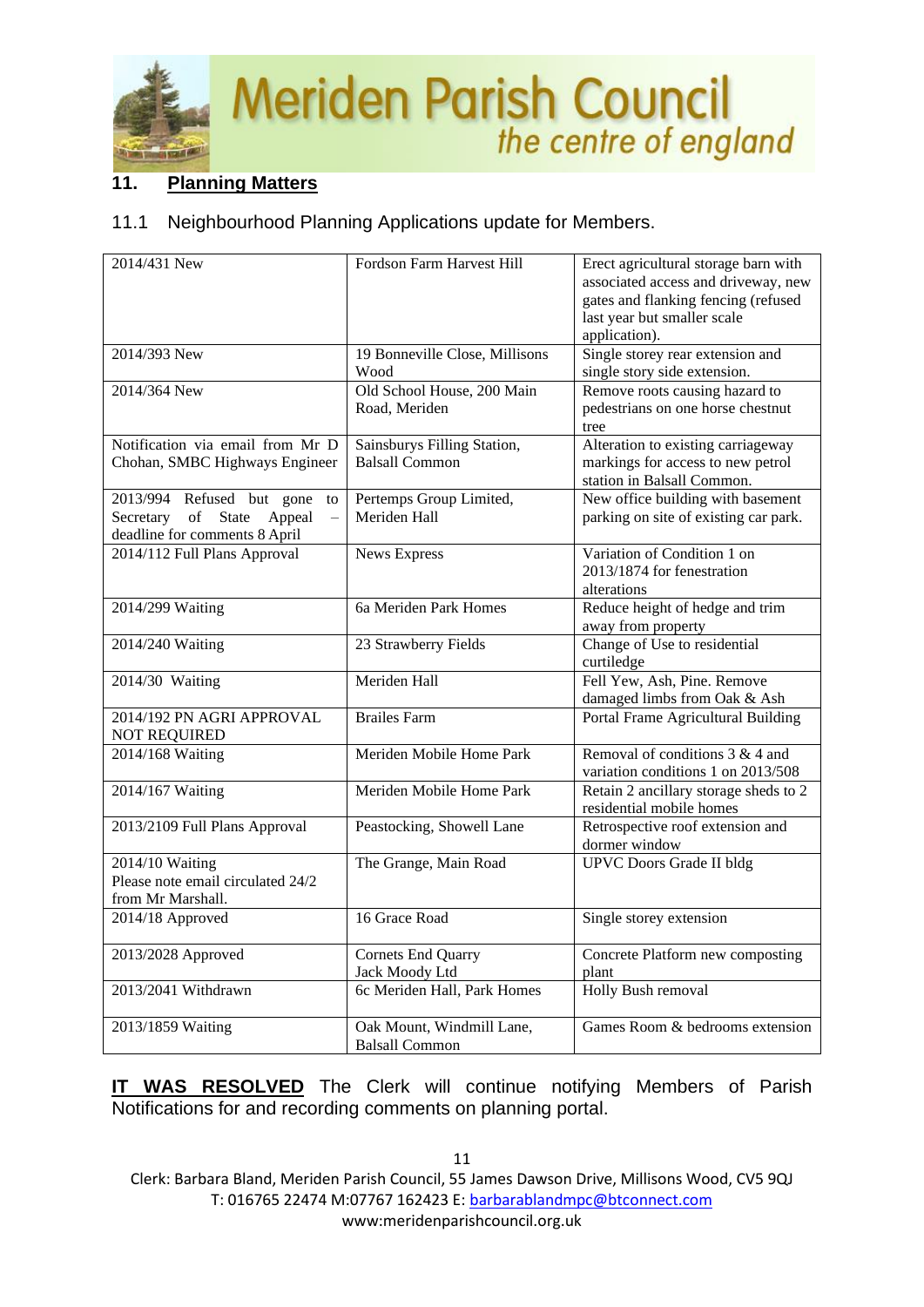

#### 11.2 Jephson Housing

Cllr Weaver gave feedback of a meeting held with Jephson Housing and SMBC Officers regarding development of Jephson land. A site layout and proposed plan was circulated to Members for consideration. The views of Members are mixed. Firstly it is positive given the identified need for appropriate housing for senior residents in the Parish Plan and Visual Design Statement; and the proposed layout was also favourable and not intrusive to greenbelt landscape; however it is negative due to the location of the proposed development site and the resistance to any future development within greenbelt irrespective of Solihull MBC's support with Rural Exceptions Policy due to need.

Secondly there was discussion regarding the identified rural exception site known as Meriden Caravan storage and adjoining land, Birmingham Road, for a small development that may comprise senior resident dwellings already identified in the Parish Plan, Visual Design Statement and Solihull Local Plan 2013.

To conclude Members requested the Clerk to write to Solihull MBC asking for their point of view on this land; also to request a map showing public footpaths and right of way and point of access to the Firs. We await receipt of the Census data comparing 2001 to 2011 for Meriden from Mark Collyer to analyse before commenting further.

**IT WAS RESOLVED** The Clerk will write to Jephson Housing advising of meeting outcome. The Clerk will write to Rachel Batts and Mark Collyer, SMBC, to gain comments. A further update will be provided at next meeting.

#### 11.3 Horse Chestnut Tree

The Clerk circulated the independent report to Members. A Parish Notification had been received for the work to be carried out. It is noted that the report accompanying original planning application had been resubmitted. Members commented they would support work subject to the recommendations made in the Parish Council's independent report. The Clerk was instructed to forward a copy to the Conservation Officer and also provide a copy to the Village Hall Committee.

**IT WAS RESOLVED** The Clerk will contact Martin Saunders, Conservation Officer, emailing a copy of the report with Members comments; and arrange a copy of the report for Village Hall Committee.

## **12. Parish Council Newsletter** Editorial Committee

Nothing to report.

## **14. Councillor's reports and items for future agenda**

Nothing to report.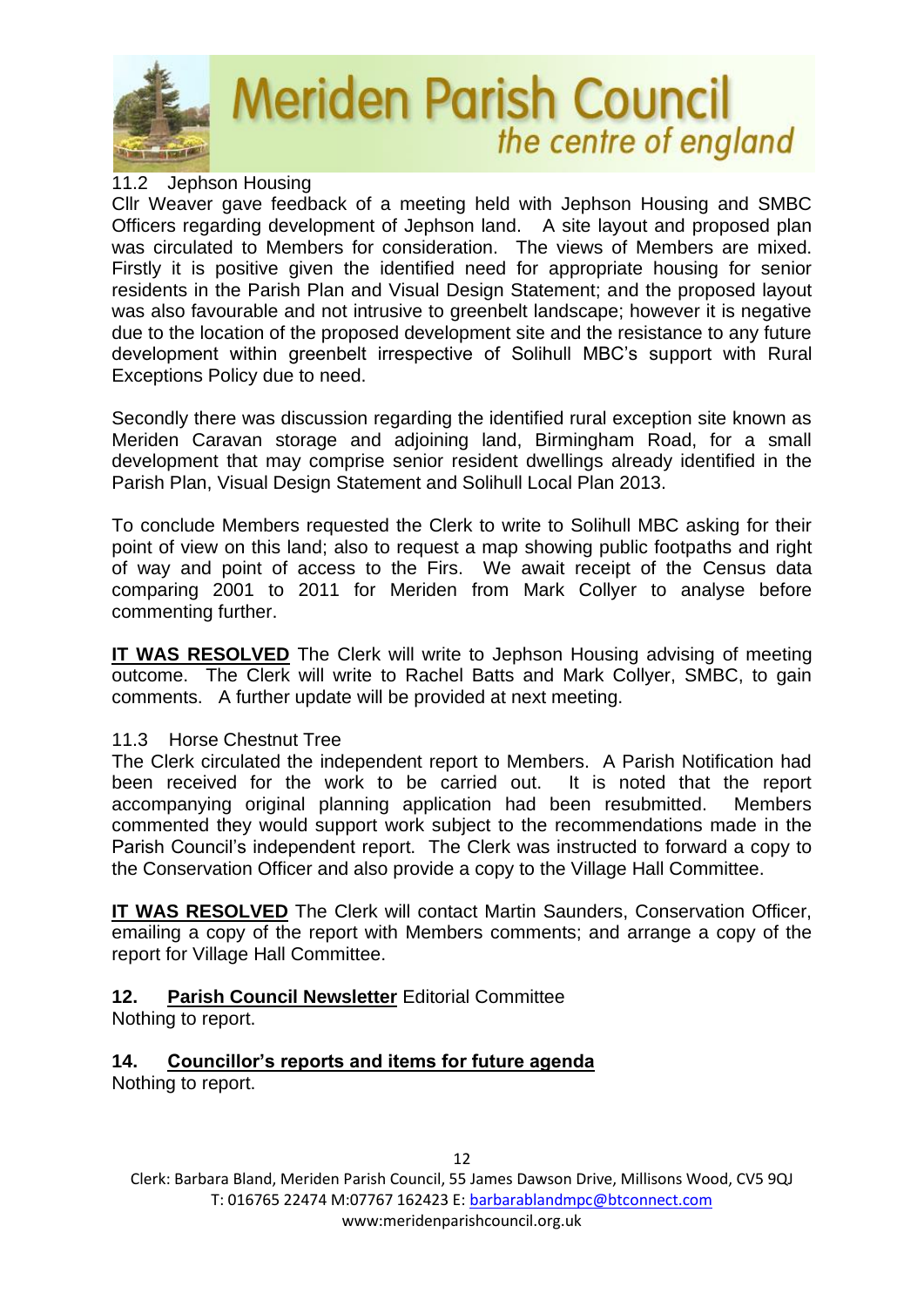

**15. Correspondence & Communication** for information share only Nothing to report.

### **16. Date and time of next meeting**

The next meeting will be the Annual Parish Meeting to be held on Monday 28th April 2014 at 19.30 hours at Village Hall.

The meeting closed at 21.30

Signed …………………………….Cllr M Lee – Chair

Dated …………………………..